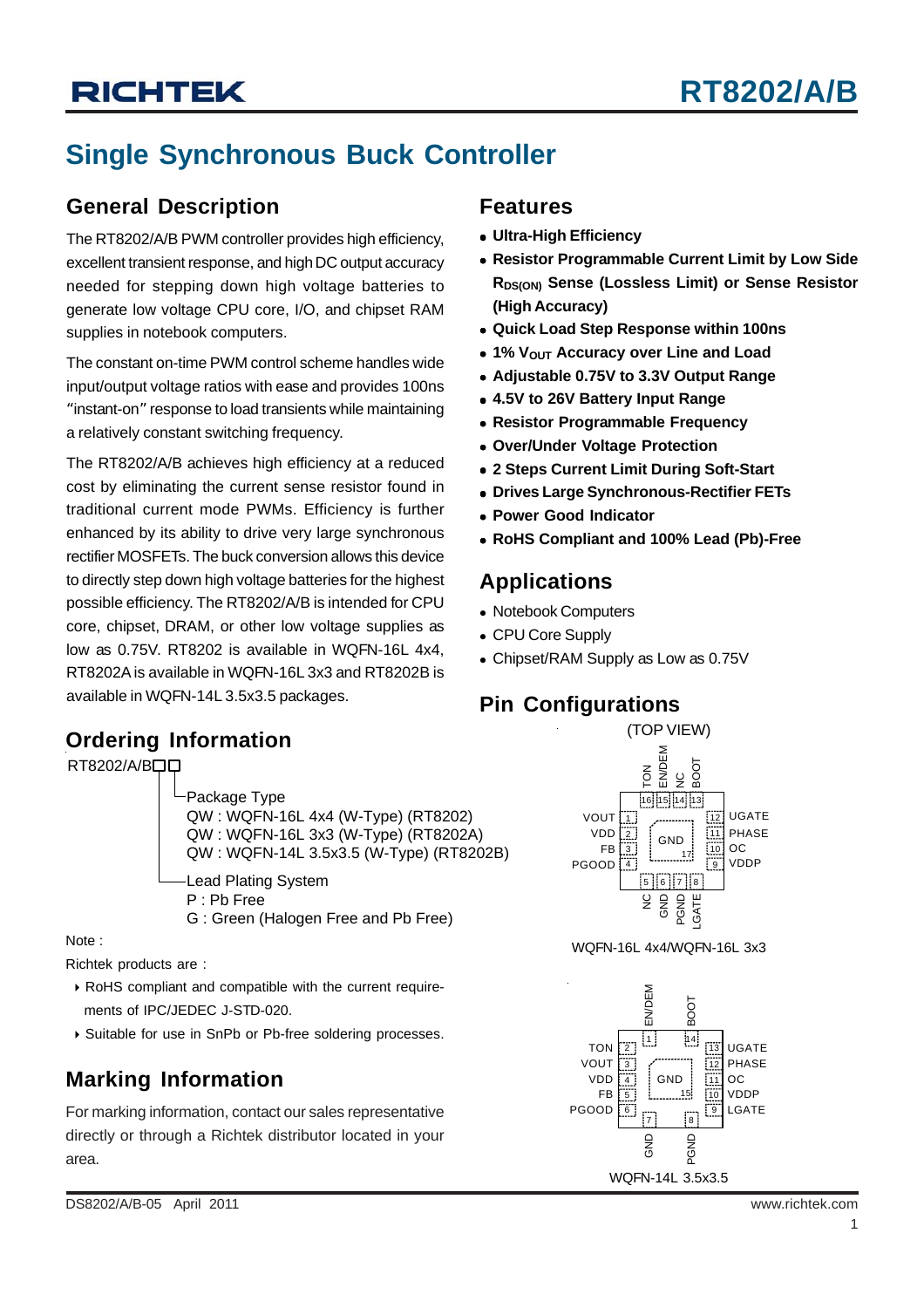### **Typical Application Circuit**



### **Functional Pin Description**

| Pin No.        |                                       |                 |                                                                                                                                                                   |  |  |
|----------------|---------------------------------------|-----------------|-------------------------------------------------------------------------------------------------------------------------------------------------------------------|--|--|
| RT8202/A       | <b>RT8202B</b>                        | <b>Pin Name</b> | <b>Pin Function</b>                                                                                                                                               |  |  |
| 1              | 3                                     | <b>VOUT</b>     | VOUT Sense Input. Connect to the output of PWM converter. VOUT is an<br>input of the PWM controller.                                                              |  |  |
| $\overline{2}$ | 4                                     | <b>VDD</b>      | Analog Supply Voltage Input for the internal analog integrated circuit.<br>Bypass to GND with a $1\mu$ F ceramic capacitor.                                       |  |  |
| 3              | 5                                     | <b>FB</b>       | VOUT Feedback Input. Connect FB to a resistor voltage divider from<br>VOUT to GND to adjust the output from 0.75V to 3.3V.                                        |  |  |
| 4              | 6                                     | <b>PGOOD</b>    | Power Good Signal Open-Drain Output of PWM Converter. This pin will<br>be pulled high when the output voltage is within the target range.                         |  |  |
| 5, 14          | $\overline{a}$                        | <b>NC</b>       | No Internal Connection.                                                                                                                                           |  |  |
| 6,<br>(17)     | 7.<br>Exposed Pad Exposed Pad<br>(15) | <b>GND</b>      | Ground for Analog Circuitry. The exposed pad must be soldered to a large<br>PCB and connected to GND for maximum power dissipation.                               |  |  |
| 7              | 8                                     | <b>PGND</b>     | Power Ground.                                                                                                                                                     |  |  |
| 8              | 9                                     | <b>LGATE</b>    | Low side N-MOSFET Gate-Drive Output for PWM. This pin swings<br>between GND and VDDP.                                                                             |  |  |
| 9              | 10                                    | <b>VDDP</b>     | VDDP is the gate driver supply for the external MOSFETs. Bypass to<br>GND with a $1\mu$ F ceramic capacitor.                                                      |  |  |
| 10             | 11                                    | OC              | PWM Current Limit Setting and sense. Connect a resistor between OC to<br>PHASE for current limit setting.                                                         |  |  |
| 11             | 12                                    | <b>PHASE</b>    | Inductor Connection. This pin is not only the zero-current-sense input for<br>the PWM converter, but also the UGATE high side gate driver return.                 |  |  |
| 12             | 13                                    | <b>UGATE</b>    | High Side N-MOSFET Floating Gate-Driver Output for the PWM<br>converter. This pin swings between PHASE and BOOT.                                                  |  |  |
| 13             | 14                                    | <b>BOOT</b>     | Boost Capacitor Connection for PWM Converter. Connect an external<br>ceramic capacitor to PHASE and an external diode to VDDP.                                    |  |  |
| 15             | 1                                     | EN/DEM          | PWM Enable and Operation Mode Selection Input. Connect to VDD for<br>diode-emulation mode, connect to GND for shutdown mode and floating<br>the pin for CCM mode. |  |  |
| 16             | $\overline{2}$                        | <b>TON</b>      | VIN Sense Input. Connect to VIN through a resistor. TON is an input of<br>the PWM controller.                                                                     |  |  |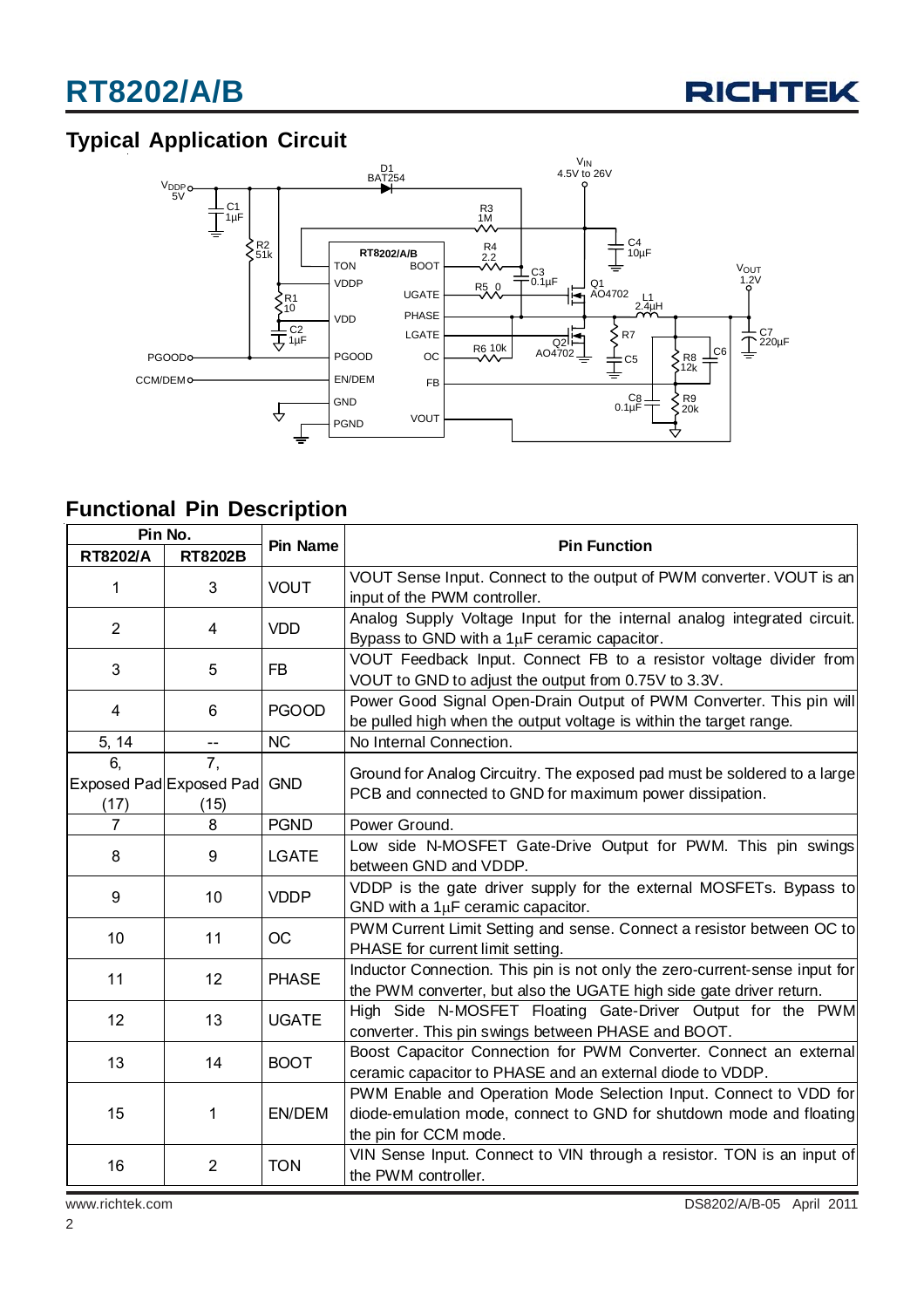



### **Function Block Diagram**

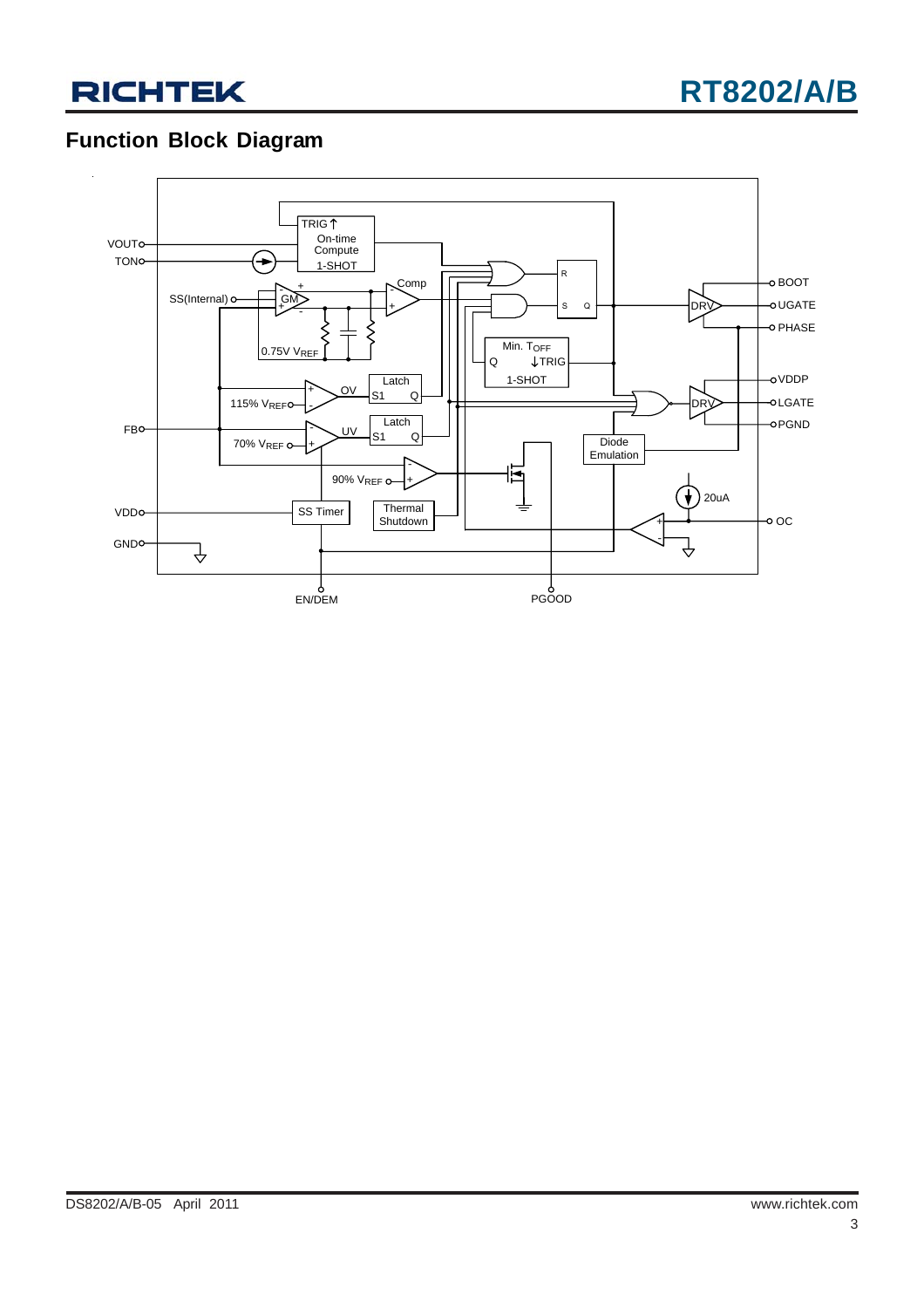

### **Absolute Maximum Ratings** (Note 1)

| • Power Dissipation, $P_D @ T_A = 25^{\circ}C$ |  |
|------------------------------------------------|--|
|                                                |  |
|                                                |  |
|                                                |  |
| • Package Thermal Resistance (Note 2)          |  |
|                                                |  |
|                                                |  |
|                                                |  |
|                                                |  |
|                                                |  |
|                                                |  |
|                                                |  |
|                                                |  |
|                                                |  |
| • ESD Susceptibility (Note 3)                  |  |
|                                                |  |
|                                                |  |

#### **Recommended Operating Conditions**  $(Note 4)$

### **Electrical Characteristics**

 $(V_{DD} = V_{DDP} = 5V$ ,  $V_{IN} = 15V$ ,  $V_{OUT} = 1.25V$ ,  $EN/DEM = V_{DD}$ ,  $R_{TON} = 1M\Omega$ ,  $T_A = 25^{\circ}C$ , unless otherwise specified)

| <b>Parameter</b>             | Symbol        | <b>Test Conditions</b>  | Min   | <b>Typ</b> | <b>Max</b> | Unit |
|------------------------------|---------------|-------------------------|-------|------------|------------|------|
| <b>PWM Controller</b>        |               |                         |       |            |            |      |
| Quiescent Supply Current     |               | $VDD + VDDP, FB = 0.8V$ | $- -$ | $\sim$     | 1250       | μA   |
| <b>TON Operating Current</b> |               | $R_{TON} = 1M$          | --    | 15         |            | μA   |
|                              |               | VDD + VDDP              | --    |            | 10         | μA   |
| <b>Shutdown Current</b>      | <b>I</b> SHDN | <b>TON</b>              | --    |            | 5          | μA   |
|                              |               | $EN/DEM = 0V$           | $-10$ | $-1$       | --         | μA   |

To be continued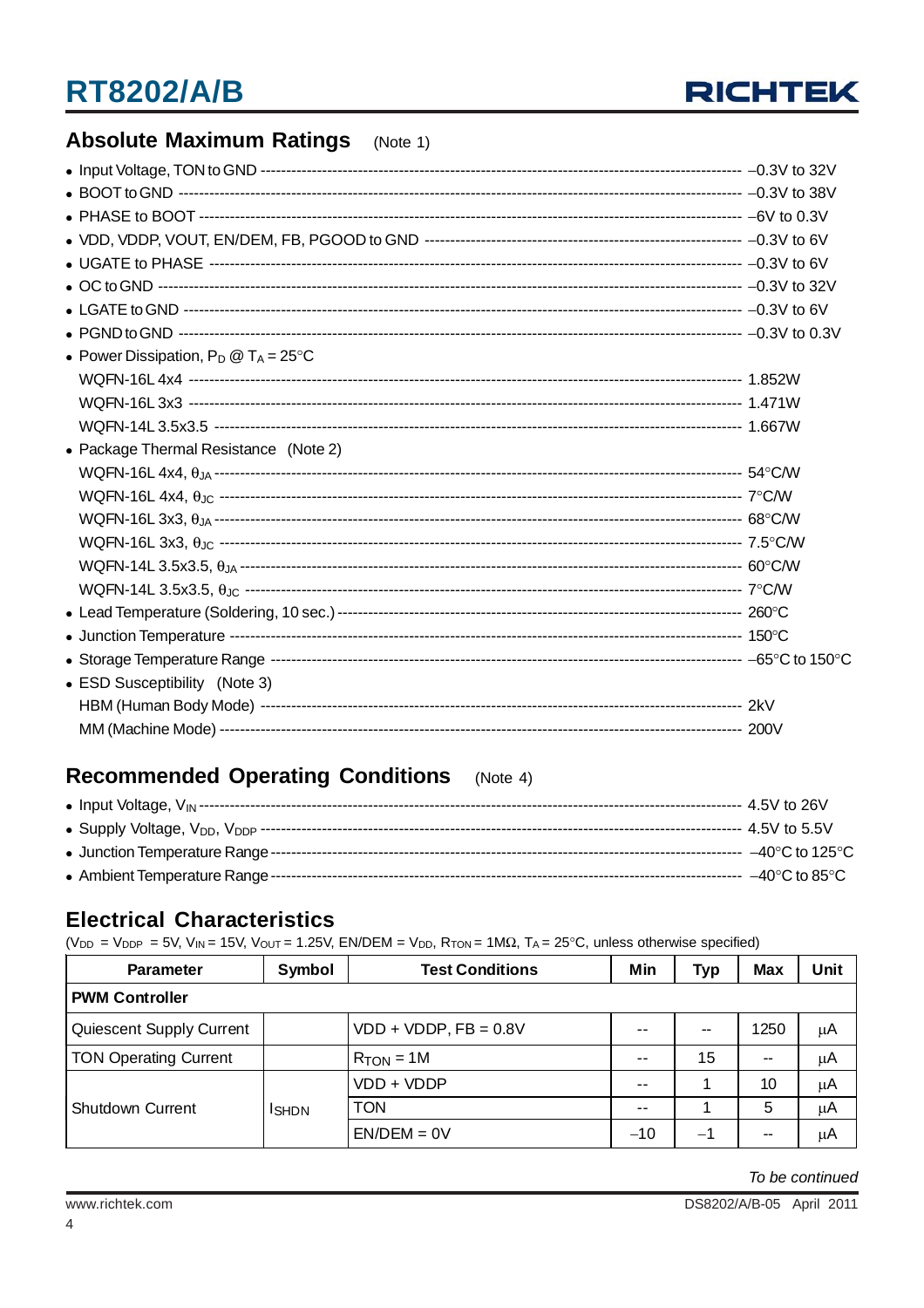| <b>Parameter</b>                             | Symbol                | <b>Test Conditions</b>                                           | Min            | <b>Typ</b>               | <b>Max</b>    | Unit            |
|----------------------------------------------|-----------------------|------------------------------------------------------------------|----------------|--------------------------|---------------|-----------------|
| FB Reference Voltage                         | <b>V<sub>FB</sub></b> | $V_{DD} = 4.5$ to 5.5V                                           | 0.742          | 0.75                     | 0.758         | V               |
| FB Input Bias Current                        |                       | $FB = 0.75V$                                                     | $-1$           | 0.1                      | 1             | μA              |
| Output Voltage Range                         | <b>VOUT</b>           |                                                                  | 0.75           | --                       | 3.3           | V               |
| On-Time                                      |                       | $V_{IN}$ = 15V, $V_{OUT}$ = 1.25V, $R_{TON}$ = 1M                | 267            | 334                      | 401           | ns              |
| Minimum Off-Time                             |                       |                                                                  | 250            | 400                      | 550           | ns              |
| VOUT Shutdown Discharge<br>Resistance        |                       | $EN/DEM = GND$                                                   |                | 20                       | $\sim$ $-$    | Ω               |
| <b>Current Sensing</b>                       |                       |                                                                  |                |                          |               |                 |
| <b>ILIM Source Current</b>                   |                       | $LGATE = High$                                                   | 18             | 20                       | 22            | μA              |
| <b>Current Comparator Offset</b>             |                       | $GND - OC$                                                       | $-10$          | $\mathbf{u}$             | 10            | mV              |
| Current Limit Setting Range RILIM            |                       |                                                                  | 2.5            | --                       | 10            | kΩ              |
| Zero Crossing Threshold                      |                       | $GND - PHASE, EN/DEM = 5V$                                       | $-10$          | $\overline{\phantom{a}}$ | 5             | mV              |
| <b>Fault Protection</b>                      |                       |                                                                  |                |                          |               |                 |
| <b>Current Limit Sense</b>                   | VRILIM                | $GND - PHASE$ , $RILIM = 2.5k$                                   | 35             | 50                       | 65            | mV              |
| Voltage                                      |                       | $GND - PHASE, RILIM = 10k$                                       | 170            | 200                      | 230           | mV              |
| Output UV Threshold                          |                       |                                                                  | 60             | 70                       | 80            | $\%$            |
| <b>OVP Threshold</b>                         |                       | With respect to error comparator<br>threshold                    | 10             | 15                       | 20            | %               |
| OV Fault Delay                               |                       | FB forced above OV threshold                                     | --             | 20                       | $\sim$ $-$    | μS              |
| <b>VDD UVLO Threshold</b>                    |                       | Rising edge, Hysteresis = 20mV,<br>PWM disabled below this level | 4.1            | 4.3                      | 4.5           | V               |
| Soft-Start Ramp Time                         |                       | From EN high to internal VREF reach<br>$0.71V(0)$ + 95%)         | --             | 1.35                     | $ -$          | ms              |
| <b>UV Blank Time</b>                         |                       | From EN signal going high                                        | --             | 3.1                      | ۰.            | ms              |
| <b>Thermal Shutdown</b>                      |                       |                                                                  | --             | 155                      | $\sim$ $\sim$ | $^{\circ}C$     |
| <b>Thermal Shutdown</b><br><b>Hysteresis</b> |                       |                                                                  |                | 10                       |               | $\rm ^{\circ}C$ |
| <b>Driver On-Resistance</b>                  |                       |                                                                  |                |                          |               |                 |
| <b>UGATE Driver Pull Up</b>                  |                       | $BOOT - PHASE = 5V$                                              | --             | 1.5                      | 5             | Ω               |
| <b>UGATE Driver Sink</b>                     | <b>RUGATESK</b>       | $BOOT - PHASE = 5V$                                              |                | 1.5                      | 5             | $\Omega$        |
| <b>LGATE Driver Pull Up</b>                  |                       | LGATE, High State (Source)                                       | --             | 1.5                      | 5             | $\Omega$        |
| <b>LGATE Driver Pull Down</b>                |                       | LGATE, Low State (Sink)                                          | --             | 0.6                      | 2.5           | $\Omega$        |
| <b>UGATE Driver Source/Sink</b><br>Current   |                       | $UGATE - PHASE = 2.5V$ ,<br>$BOOT - PHASE = 5V$                  | --             | 1                        | $- -$         | A               |
| <b>LGATE Driver Source</b><br>Current        |                       | LGATE forced to 2.5V                                             | --             | 1                        | --            | A               |
| <b>LGATE Driver Sink Current</b>             |                       | LGATE forced to 2.5V                                             | $\overline{a}$ | 3                        | $\sim$ $\sim$ | A               |
| Dead Time                                    |                       | LGATE Rising (PHASE = $1.5V$ )                                   | --             | 30                       | $- -$         |                 |
|                                              |                       | <b>UGATE Rising</b>                                              | --             | 30                       | $\sim$ $-$    | ns              |

*To be continued*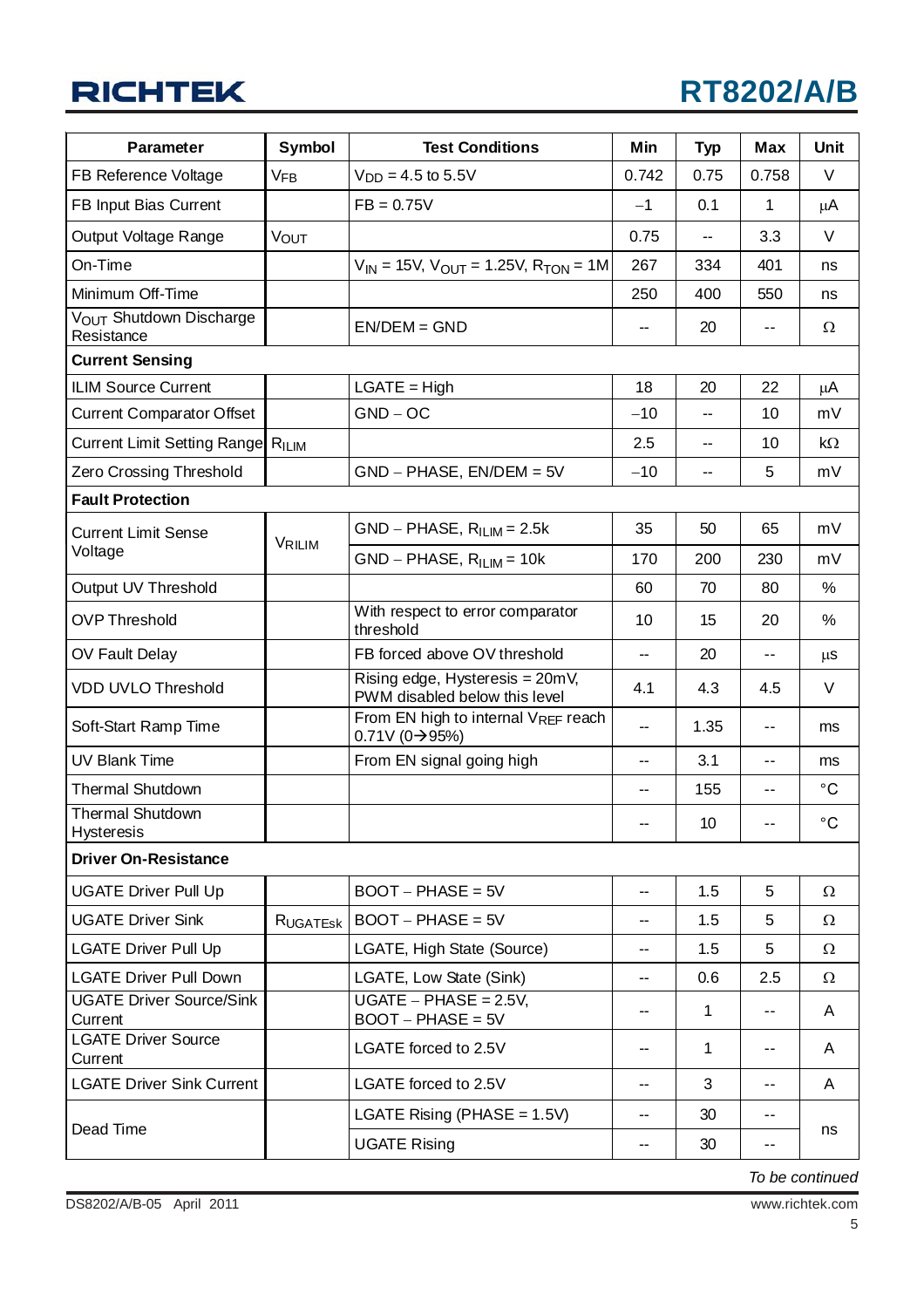| <b>Parameter</b>                                    | Symbol | <b>Test Conditions</b>                                                       | Min   | <b>Typ</b> | <b>Max</b> | Unit   |  |  |
|-----------------------------------------------------|--------|------------------------------------------------------------------------------|-------|------------|------------|--------|--|--|
| Logic I/O                                           |        |                                                                              |       |            |            |        |  |  |
| <b>EN/DEM Logic Low Voltage</b>                     |        |                                                                              | --    | --         | 0.8        | $\vee$ |  |  |
| EN/DEM Logic High Voltage                           |        |                                                                              | 2.9   | --         |            | V      |  |  |
| <b>EN/DEM Floating Voltage</b>                      |        | EN/DEM Open                                                                  | --    | 2          | --         | $\vee$ |  |  |
| Logic Input Current                                 |        | $EN/DEM = VDD$                                                               | --    |            | 5          | μA     |  |  |
|                                                     |        | $EN/DEM = 0$                                                                 | $-5$  | $-1$       |            |        |  |  |
| PGOOD (upper side threshold decide by OV threshold) |        |                                                                              |       |            |            |        |  |  |
| Trip Threshold (Falling)                            |        | Measured at FB, with respect to<br>reference, no load.<br>Hysteresis $= 3\%$ | $-13$ | $-10$      | $-7$       | $\%$   |  |  |
| <b>Fault Propagation Delay</b>                      |        | Falling edge, FB forced<br>below<br>PGOOD trip threshold                     | --    | 2.5        |            | μS     |  |  |
| <b>Output Low Voltage</b>                           |        | $I_{SINK} = 1mA$                                                             | --    | --         | 0.4        | $\vee$ |  |  |
| Leakage Current                                     |        | High state, forced to 5.0V                                                   | --    | --         | 1          | μA     |  |  |

**Note 1.** Stresses listed as the above "Absolute Maximum Ratings" may cause permanent damage to the device. These are for stress ratings. Functional operation of the device at these or any other conditions beyond those indicated in the operational sections of the specifications is not implied. Exposure to absolute maximum rating conditions for extended periods may remain possibility to affect device reliability.

**Note 2.** θ<sub>JA</sub> is measured in the natural convection at T<sub>A</sub> = 25°C on a high effective four layers thermal conductivity test board of JEDEC 51-7 thermal measurement standard. The case point of  $\theta_{\text{JC}}$  is on the expose pad of the package.

**Note 3.** Devices are ESD sensitive. Handling precaution is recommended.

**Note 4.** The device is not guaranteed to function outside its operating conditions.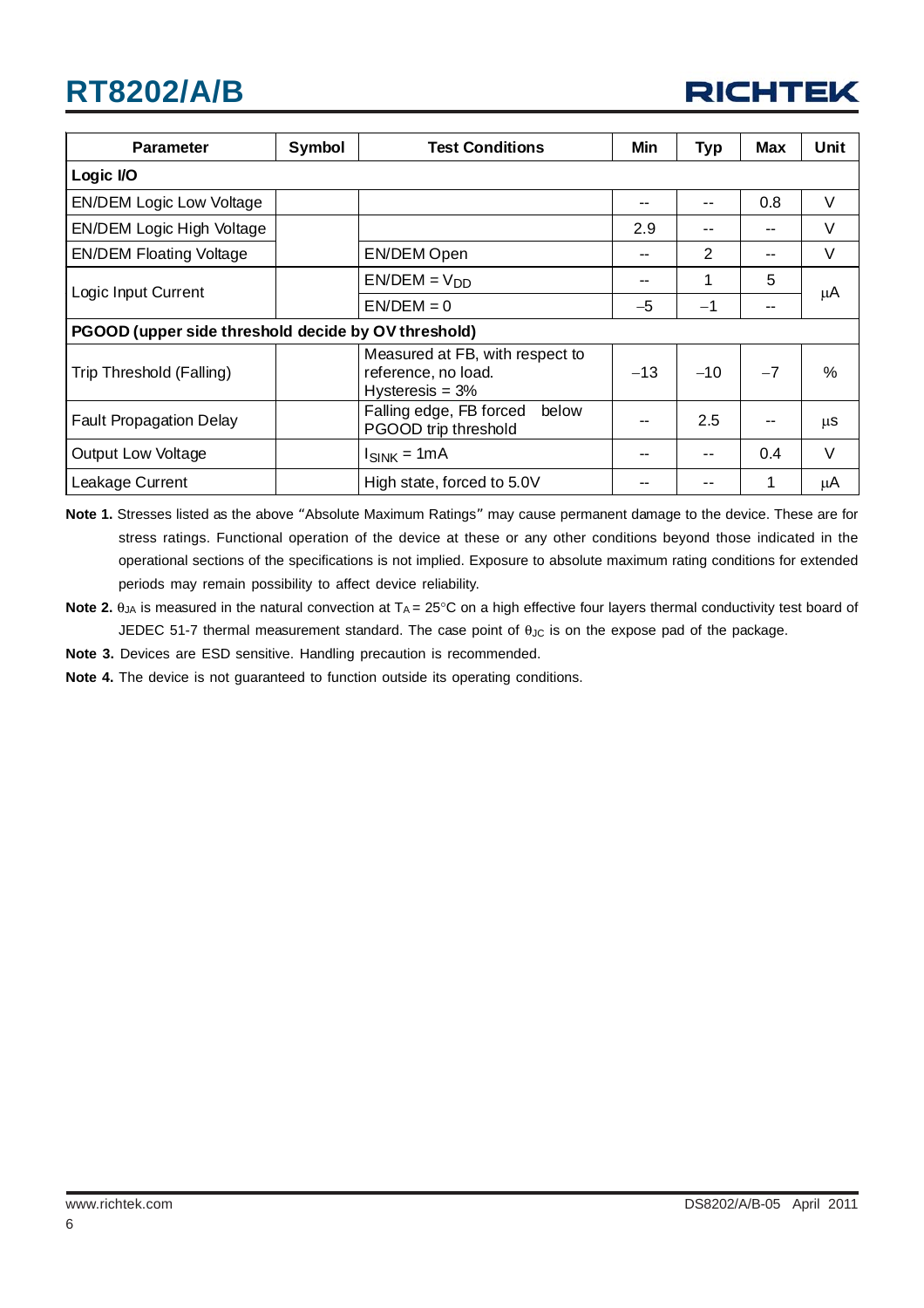### **Typical Operating Characteristics**



**Efficiency vs. Output Current**









**Switching Frequency vs. Output Current**



**Switching Frequency vs. Output Current**



DS8202/A/B-05 April 2011 www.richtek.com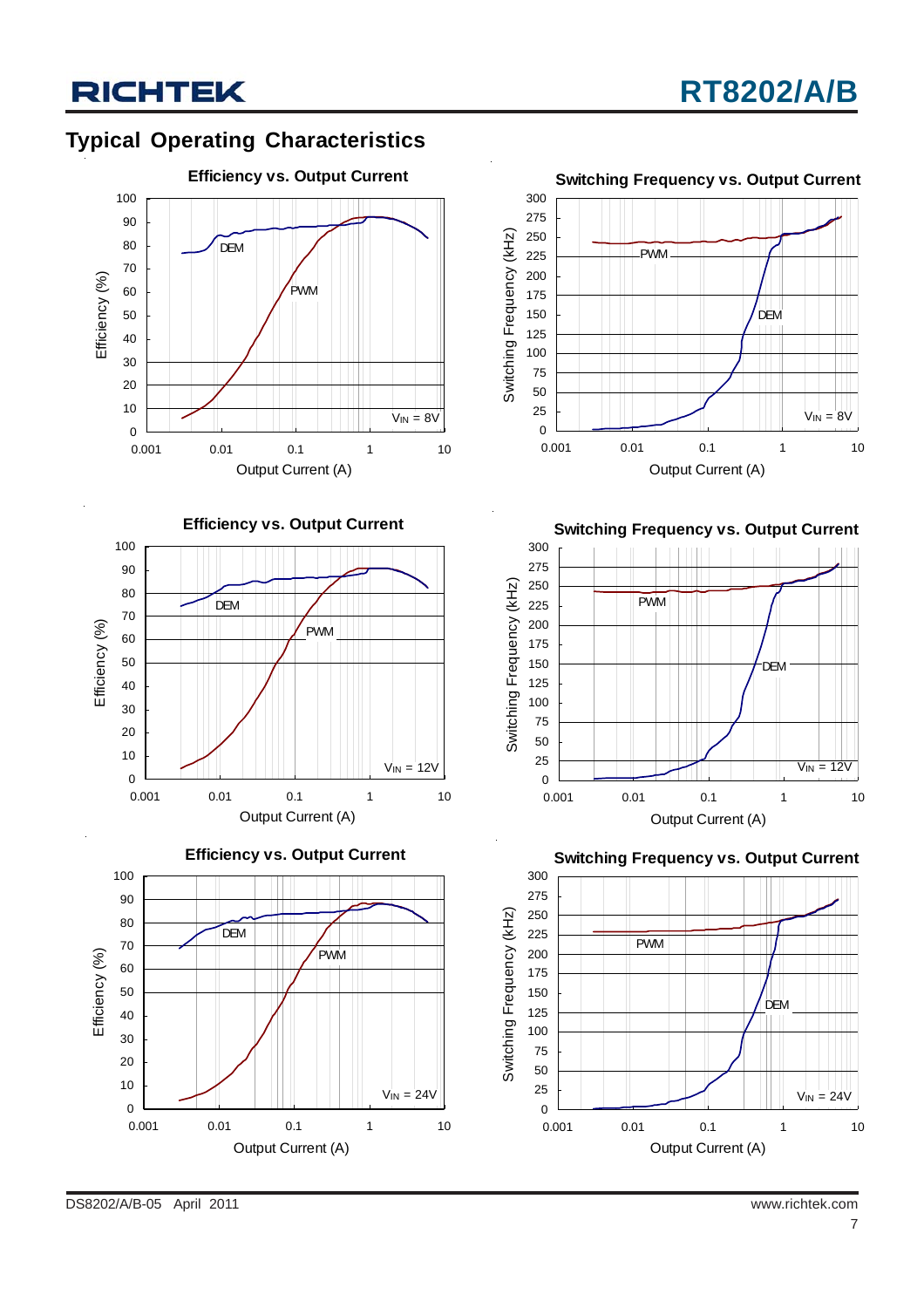

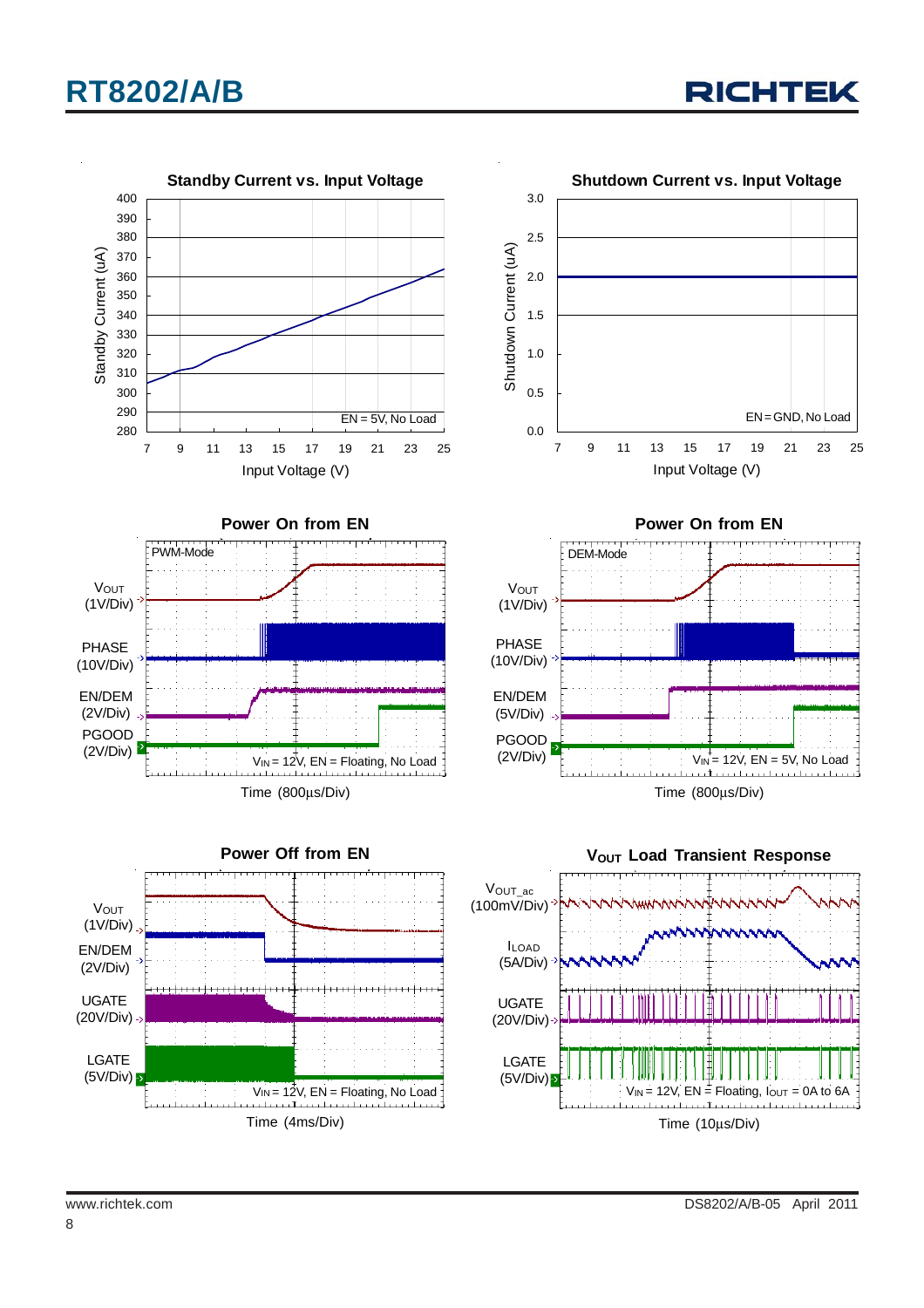## **RT8202/A/B**





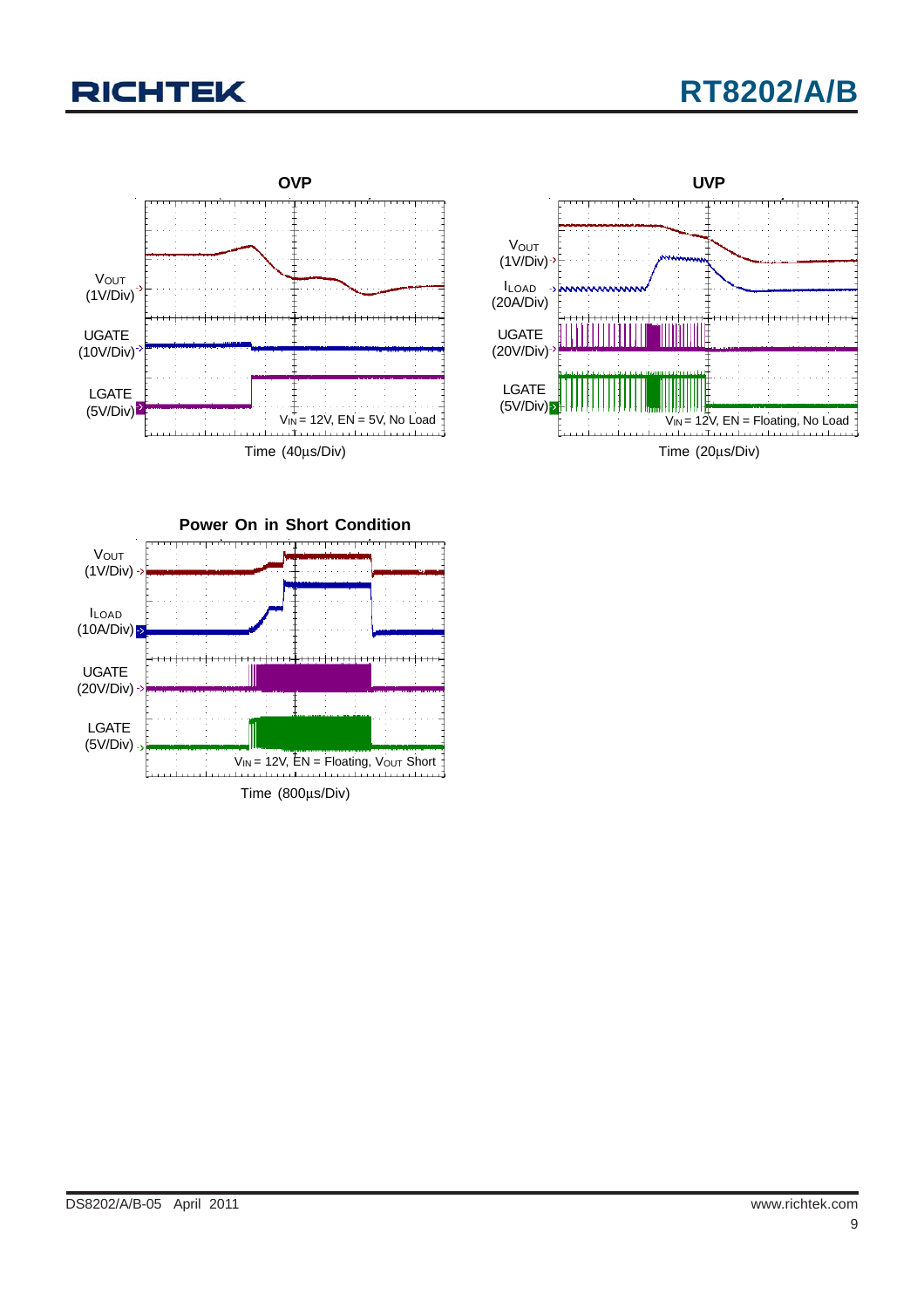### **Application Information**

The RT8202/A/B PWM controller provides high efficiency, excellent transient response, and high DC output accuracy needed for stepping down high voltage batteries to generate low voltage CPU core, I/O, and chipset RAM supplies in notebook computers. Richtek Mach ResponseTM technology is specifically designed for providing 100ns "instant-on" response to load steps while maintaining a relatively constant operating frequency and inductor operating point over a wide range of input voltages. The topology circumvents the poor load transient timing problems of fixed-frequency current mode PWMs while avoiding the problems caused by widely varying switching frequencies in conventional constant-on-time and constantoff-time PWM schemes. The DRVTM mode PWM modulator is specifically designed to have better noise immunity for such a single output application.

#### **PWM Operation**

The Mach Response $^{\text{\tiny{\textsf{TM}}}}$  DRV $^{\text{\tiny{\textsf{TM}}}}$  mode controller relies on the output filter capacitor's effective series resistance (ESR) to act as a current sense resistor, so the output ripple voltage provides the PWM ramp signal. Refer to the function diagrams of RT8202/A/B, the synchronous high side MOSFET is turned on at the beginning of each cycle. After the internal one-shot timer expires, the MOSFET is turned off. The pulse width of this one shot is determined by the converter's input and output voltages to keep the frequency fairly constant over the input voltage range. Another one-shot sets a minimum off-time (400ns typ.).

#### **On-Time Control (TON)**

The on-time one-shot comparator has two inputs. One input monitors the output voltage, while the other input samples the input voltage and converts it to a current. This input voltage proportional current is used to charge an internal on-time capacitor. The on-time is the time required for the voltage on this capacitor to charge from zero volts to  $V_{\text{OUT}}$ , thereby making the on-time of the high side switch directly proportional to output voltage and inversely proportional to input voltage. The implementation results in a nearly constant switching frequency without the need a clock generator.

 $T_{ON} = 3.85p \times R_{TON} \times V_{OUT} / (V_{IN} - 0.5)$ 

And then the switching frequency is :

Frequency =  $V_{OUT}$  / ( $V_{IN}$  x T<sub>ON</sub>)

 $R_{TON}$  is a resistor connected from the input supply  $(V_{IN})$ to TON pin.

#### **Mode Selection (EN/DEM) Operation**

The EN/DEM pin enables the supply. When EN/DEM is tied to VDD, the controller is enabled and operates in diode-emulation mode. When the EN/DEM pin is floating, the RT8202/A/B will operate in forced-CCM mode.

#### **Diode-Emulation Mode (EN/DEM = High)**

In diode-emulation mode, RT8202/A/B automatically reduces switching frequency at light-load conditions to maintain high efficiency. This reduction of frequency is achieved smoothly and without increasing  $V_{\text{OUT}}$  ripple or load regulation. As the output current decreases from heavy-load condition, the inductor current is also reduced, and eventually comes to the point that its valley touches zero current, which is the boundary between continuous conduction and discontinuous conduction modes. By emulation the behavior of diodes, the low-side MOSFET allows only partial of negative current when the inductor freewheeling current reach negative. As the load current is further decreased, it takes longer and longer to discharge the output capacitor to the level than requires the next "ON" cycle. The on-time is kept the same as that in the heavy-load condition. In reverse, when the output current increases from light load to heavy load, the switching frequency increases to the preset value as the inductor current reaches the continuous condition. The transition load point to the light load operation can be calculated as follows (Figure 1) :

$$
I_{LOAD} \approx \frac{(V_{IN} - V_{OUT})}{2L} \times T_{ON}
$$

where  $T_{ON}$  is On-time.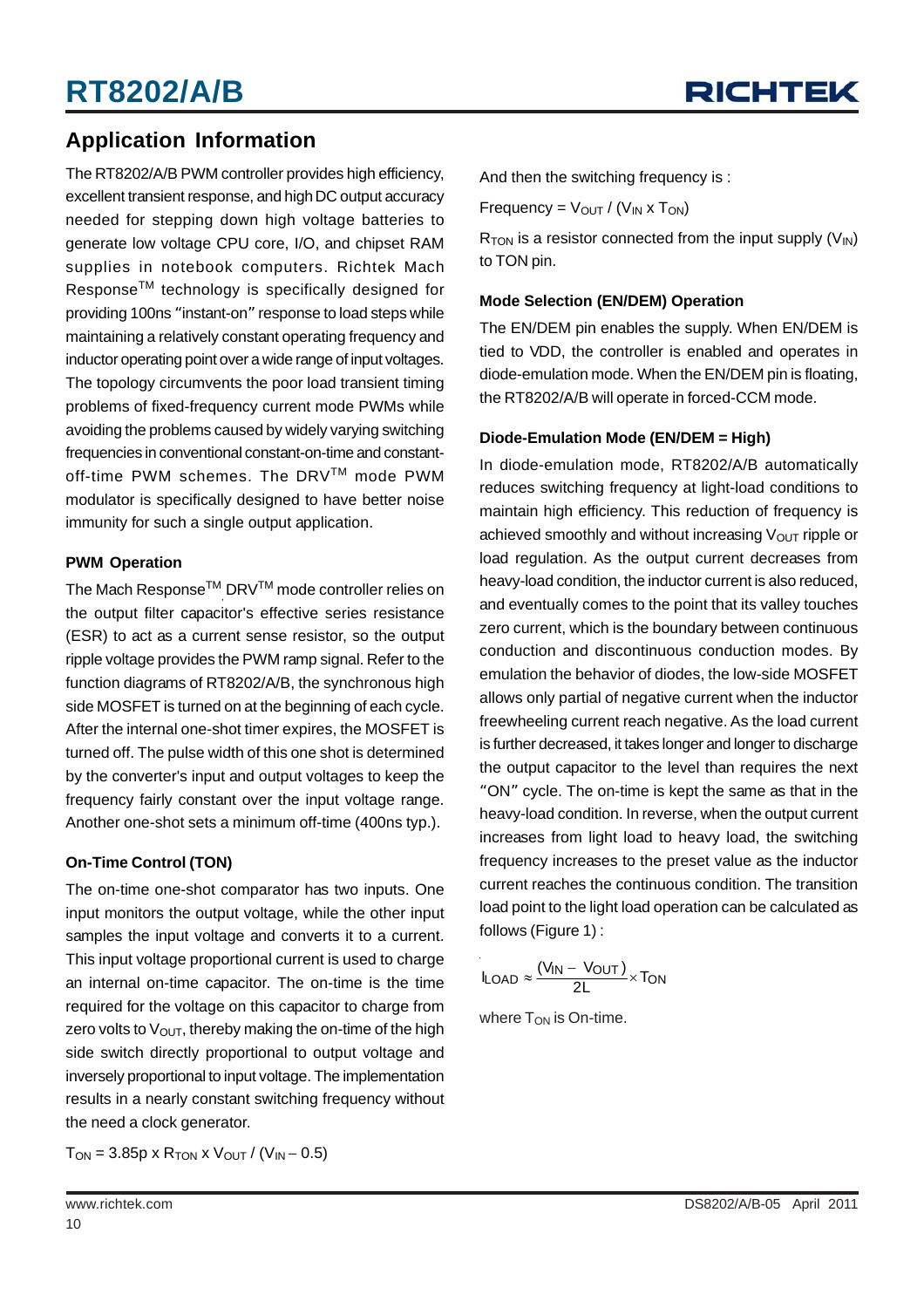## **RT8202/A/B**



Figure 1. Boundary condition of CCM/DEM Figure 2. Valley Current-Limit

The switching waveforms may appear noisy and asynchronous when light loading causes diode-emulation operation, but this is a normal operating condition that results in high light-load efficiency. Trade-offs in DEM noise vs. light-load efficiency are made by varying the inductor value. Generally, low inductor values produce a broader efficiency vs. load curve, while higher values result in higher full-load efficiency (assuming that the coil resistance remains fixed) and less output voltage ripple. The disadvantages for using higher inductor values include larger physical size and degrades load-transient response (especially at low input voltage levels).

#### **Forced-CCM Mode (EN/DEM = floating)**

The low noise, forced-CCM mode (EN/DEM = floating) disables the zero-crossing comparator, which controls the low-side switch on-time. This causes the low side gatedrive waveform to become the complement of the high side gate-drive waveform. This in turn causes the inductor current to reverse at light loads as the PWM loop to maintain a duty ratio  $V_{\text{OUT}}/V_{\text{IN}}$ . The benefit of forced-CCM mode is to keep the switching frequency fairly constant, but it comes at a cost : The no-load battery current can be up to 10mA to 40mA, depending on the external MOSFETs.

#### **Current Limit Setting (OCP)**

RT8202/A/B has cycle-by-cycle current limiting control. The current limit circuit employs a unique "valley" current sensing algorithm. If the magnitude of the current-sense signal at OC is above the current limit threshold, the PWM is not allowed to initiate a new cycle (Figure 2).



Current sensing of the RT8202/A/B can be accomplished in two ways. Users can either use a current sense resistor or the on-state of the low side MOSFET  $(R_{DS(ON)})$ . For resistor sensing, a sense resistor is placed between the source of low-side MOSFET and PGND (Figure 3(a)). R<sub>DS(ON)</sub> sensing is more efficient and less expensive (Figure 3(b)). There is a compromise between current-limit accuracy and sense resistor power dissipation.



Figure 3. Current-Sense Methods

In both cases, the  $R_{ILM}$  resistor between the OC pin and PHASE pin sets the over current threshold. This resistor  $R_{ILIM}$  is connected to a 20 $\mu$ A current source within the RT8202/A/B which is turned on when the low side MOSFET turns on. When the voltage drop across the sense resistor or low side MOSFET equals the voltage across the  $R_{ILM}$  resistor, positive current limit will activate. The high side MOSFET will not be turned on until the voltage drop across the sense element (resistor or MOSFET) falls below the voltage across the  $R_{ILM}$  resistor.

Choose a current limit resistor by following Equation :

#### $R_{I \cup M} = I_{LIMIT} \times R_{SENSE} / 20 \mu A$

Carefully observe the PC board layout guidelines to ensure that noise and DC errors do not corrupt the current-sense signal seen by OC and PGND. Mount the IC close to the low-side MOSFET and sense resistor with short, direct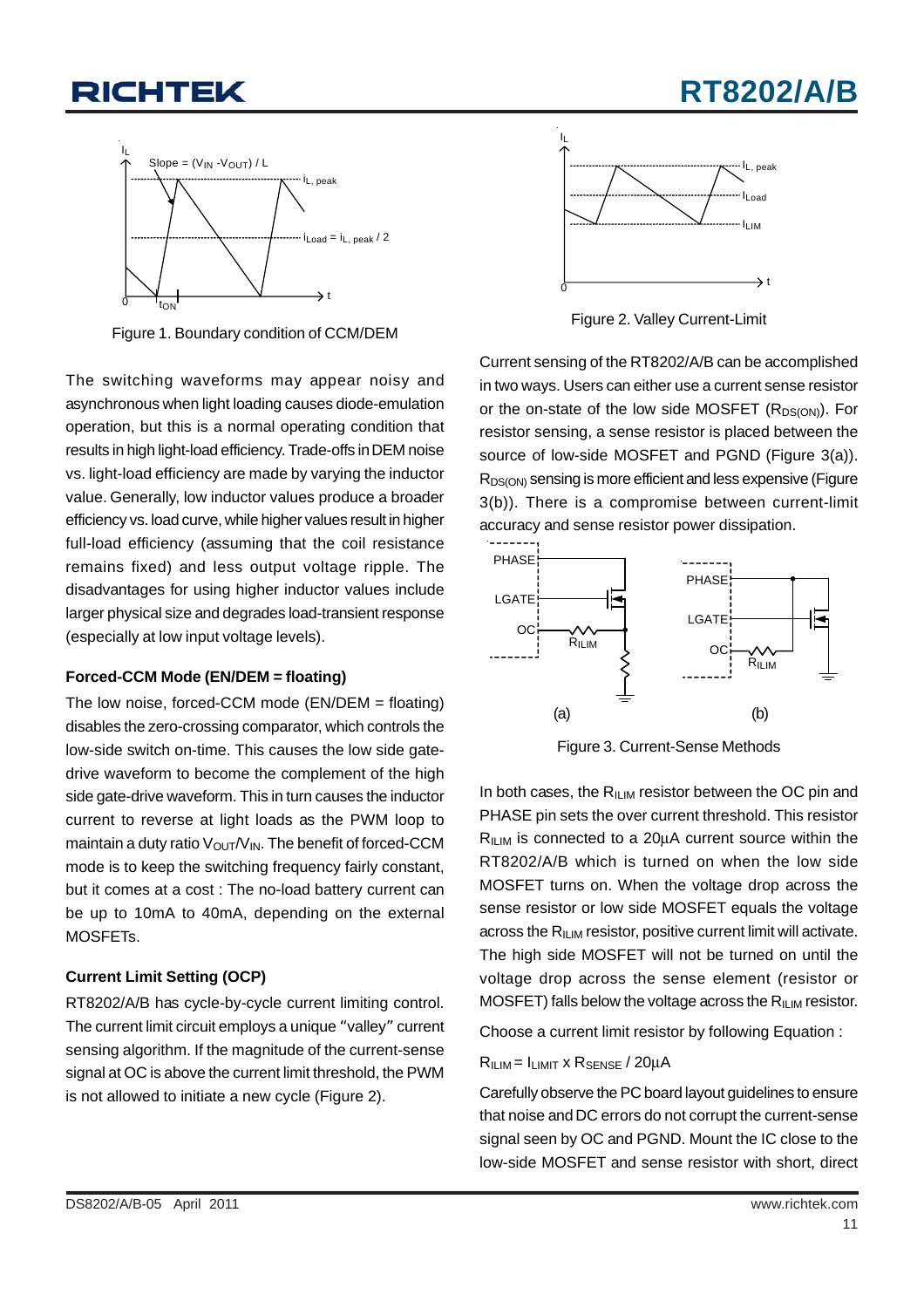## **RICHTEK**

traces, making a Kelvin sense connection to the sense resistor.

#### **MOSFET Gate Driver (UGATE, LGATE)**

The high side driver is designed to drive high current, low  $R_{DS(ON)}$  N-MOSFET(s). When configured as a floating driver, 5V bias voltage is delivered from VDDP supply. The average drive current is proportional to the gate charge at  $V_{GS}$  = 5V times switching frequency. The instantaneous drive current is supplied by the flying capacitor between BOOT and PHASE pins.

A dead time to prevent shoot through is internally generated between high side MOSFET off to low side MOSFET on, and low side MOSFET off to high side MOSFET on.

The low side driver is designed to drive high current, low  $R_{DS(ON)}$  N-MOSFET(s). The internal pull-down transistor that drives LGATE low is robust, with a  $0.6Ω$  typical onresistance. A 5V bias voltage is delivered form VDDP supply. The instantaneous drive current is supplied by the flying capacitor between VDDP and PGND.

For high current applications, some combinations of high and low side MOSFETs might be encountered that will cause excessive gate-drain coupling, which can lead to efficiency killing, EMI producing shoot through currents. This is often remedied by adding a resistor in series with BOOT, which increases the turn-on time of the high side MOSFET without degrading the turn-off time (Figure 4).



Figure 4. Reducing the UGATE Rise Time

### **Power Good Output (PGOOD)**

The power good output is an open-drain output and requires a pull up resistor. When the output voltage is 15% above or 10% below its set voltage, PGOOD gets pulled low. It is held low until the output voltage returns to within these tolerances once more. In soft start, PGOOD is actively

held low and is allowed to transition high until soft start is over and the output reaches 93% of its set voltage. There is a 2.5μs delay built into PGOOD circuitry to prevent false transition.

#### **POR, UVLO and Soft-Start**

Power on reset (POR) occurs when VDD rises above to approximately 4.3V, the RT8202/A/B will reset the fault latch and preparing the PWM for operation. Below 4.1V<sub>(MIN)</sub>, the VDD under voltage-lockout (UVLO) circuitry inhibits switching by keeping UGATE and LGATE low.

A built-in soft-start is used to prevent surge current from power supply input after EN/DEM is enabled. It clamps the ramping of internal reference voltage which is compared with FB signal. The typical soft-start duration is 1.35ms.

Furthermore, the maximum allowed current limit is segment in 2 steps during 1.35ms period.

#### **Output Over Voltage Protection (OVP)**

The output voltage can be continuously monitored for over voltage protection. When the output voltage exceeds 15% of the its set voltage threshold, over voltage protection is triggered and the low side MOSFET is latched on. This activates the low side MOSFET to discharge the output capacitor.

RT8202/A/B is latched once OVP is triggered and can only be released by VDD or EN/DEM power on reset. There is 20us delay built into the over voltage protection circuit to prevent false transitions.

### **Output Under Voltage Protection (UVP)**

The output voltage can be continuously monitored for under voltage protection. When the output voltage is less than 70% of its set voltage threshold, under voltage protection is triggered and then both UGATE and LGATE gate drivers are forced low. In order to remove the residual charge on the output capacitor during the under voltage period, if PHASE is greater than 1V, the LGATE is forced high until PHASE is lower than 1V. There is 2.5us delay built into the under voltage protection circuit to prevent false transitions. During soft-start, the UVP will be blanked around 3.1ms.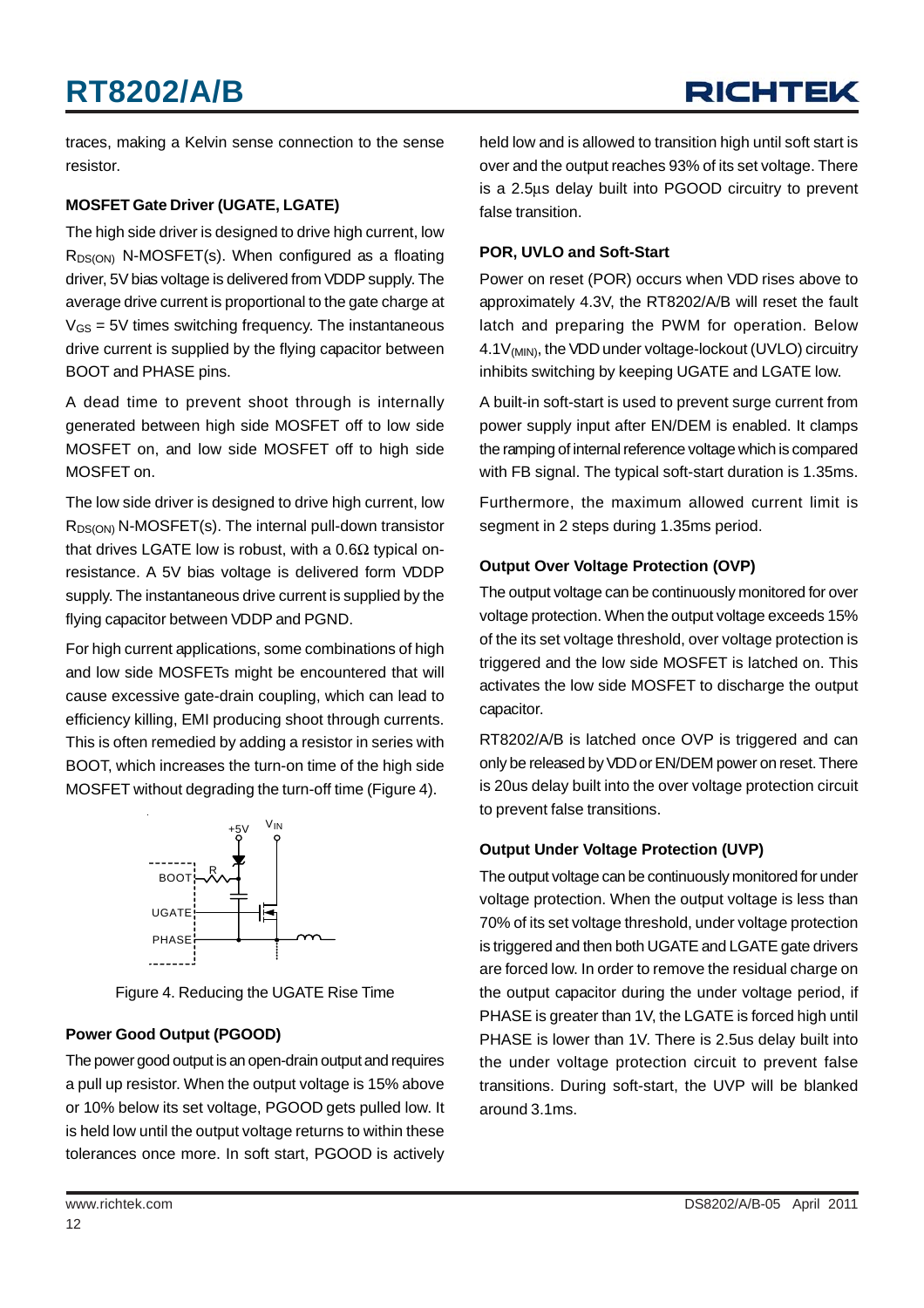## **RT8202/A**

#### **Output Voltage Setting (FB)**

The output voltage can be adjusted from 0.75V to 3.3V by setting the feedback resistor R1 and R2 (Figure 5). Choose R2 to be approximately 10kΩ, and solve for R1 using the equation:

$$
V_{\text{OUT}} = V_{\text{FB}} \times \left[1 + \left(\frac{R1}{R2}\right)\right]
$$

where  $V_{FB}$  is 0.75V.

Note that in order for the device to regulate in a controlled manner, the ripple content at the feedback pin, V<sub>FB</sub>, should be approximately 15mV at minimum  $V_{BAT}$ , and worst case no smaller than 10mV. If  $V_{\text{ripole}}$  at minimum  $V_{\text{BAT}}$  is less than 15mV, the above component values should be revisited in order to improve this. Quite often a small capacitor, C1, is required in parallel with the top feedback resistor, R1, in order to ensure that  $V_{FB}$  is large enough. The value of C1 can be calculated as follows, where R2 is the bottom feedback resistor.

Firstly calculating the value of Z1 required :

$$
Z1 = \frac{R2}{0.015} \times (V_{\text{ripple\_VBAT(MIN)} - 0.015) \quad \Omega
$$

Secondly calculating the value of C1 required to achieve this :

$$
C1 = \frac{\left(\frac{1}{Z1} - \frac{1}{R1}\right)}{2 \times \pi \times f_{SW\_VBAT(MIN)}} F
$$

Finally using the equation as follows to verify the value of  $V_{FB}$ :

VFB\_VBAT(MIN) = Vripple\_VBAT(MIN)  
\n
$$
\times \left[ \frac{R2}{R2 + \frac{1}{\frac{1}{R1} + 2 \times \pi \times f_{SW_VVBAT(MIN)} \times C1}} \right]
$$
 V

where  $V_{\text{ripole VBAT(MIN)}}$  is the output ripple voltage in minimum  $V<sub>BAT</sub>$ ;

 $f_{sw\text{ }VBAT(MIN)}$  is the switching frequency in minimum  $V_{BAT}$ ;

 $V_{FB}$  vBAT(MIN) is the ripple voltage into FB pin in minimum V<sub>BAT</sub>.



Figure 5. Setting The Output Voltage

For application that output voltage is higher than 3.3V, user can also use a voltage divider to keep VOUT pin voltage within 0.75V to 2.8V as shown in Figure 6. For this case,  $T_{ON}$  can be determined as below :

If R<sub>TON</sub> < 2M
$$
\Omega
$$
 then  $T_{ON} = 3.85p \times \frac{R_{TON} \times V_{OUT\_FB}}{V_{IN} - 0.5}$   
If R<sub>TON</sub>  $\geq 2M\Omega$  then  $T_{ON} = 3.55p \times \frac{R_{TON} \times V_{OUT\_FB}}{V_{IN} - 0.4}$ 

Where  $R_{TON}$  is  $T_{ON}$  set resistor and the  $V_{OUT}$  FB is the output signal of resistor divider. Since the switching frequency is

$$
F_{S} = \frac{V_{OUT}}{V_{IN} \times T_{ON}}
$$

For a given switching frequency, we can obtain the  $R_{TON}$ as below

If  $R_{\text{TON}} < 2M\Omega$  then

$$
R_{TON} = \frac{V_{OUT} - 0.5}{V_{IN}} \times \frac{V_{OUT}}{V_{OUT\_FB}} \times \frac{1}{F_S \times 3.85p}
$$

If  $R_{TON} \geq 2M\Omega$  then

$$
R_{TON} = \frac{V_{OUT} - 0.4}{V_{IN}} \times \frac{V_{OUT}}{V_{OUT\_FB}} \times \frac{1}{F_S \times 3.55p}
$$



Application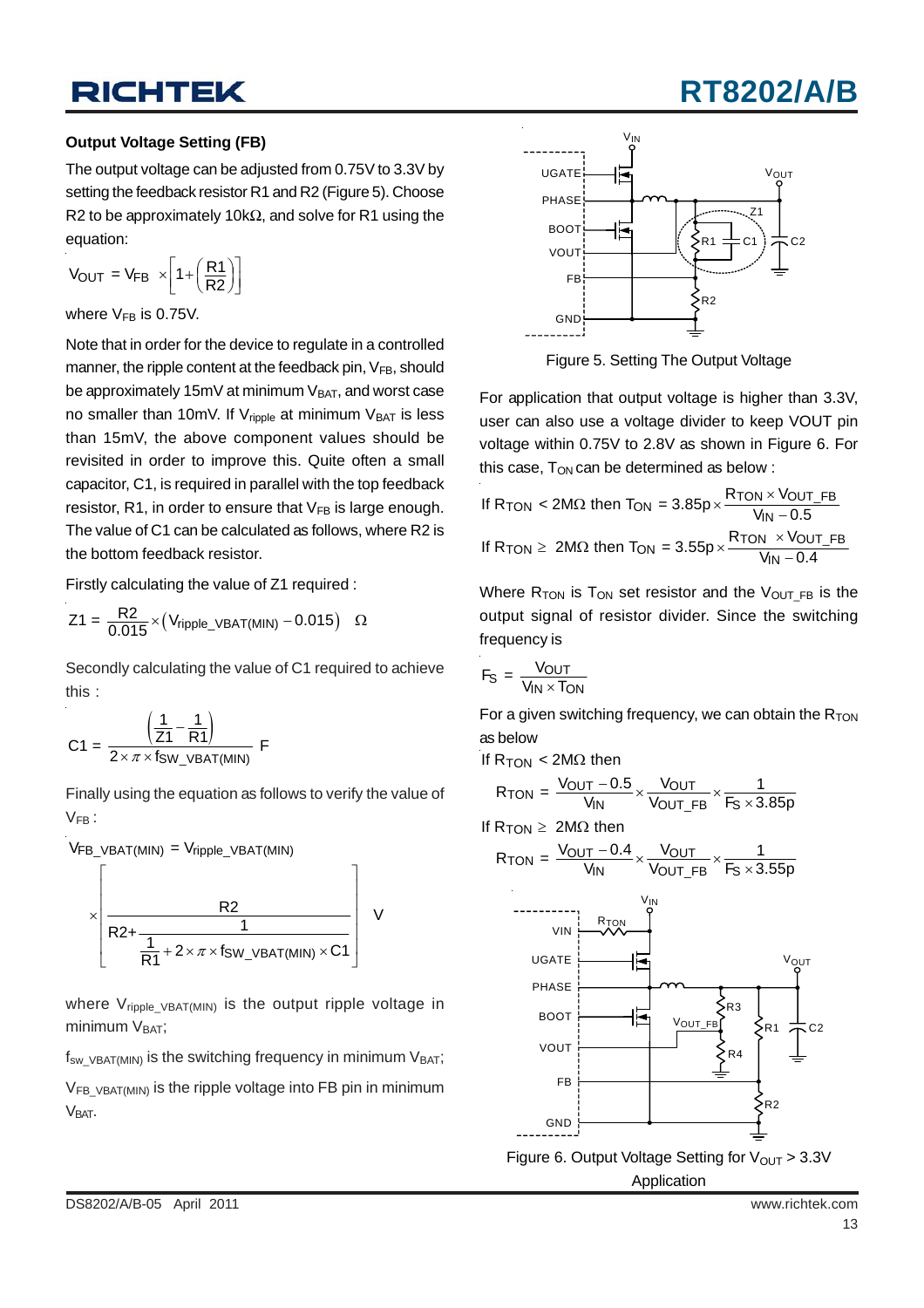# **RICHTEK**

#### **Output Inductor Selection**

The switching frequency (on-time) and operating point (% ripple or  $L_{IR}$ ) determine the inductor value as follows :

$$
L = \frac{T_{ON} \times (V_{IN} - V_{OUT})}{L_{IR} \times I_{LOAD(MAX)}}
$$

Find a low pass inductor having the lowest possible DC resistance that fits in the allowed dimensions. Ferrite cores are often the best choice, although powdered iron is inexpensive and can work well at 200kHz. The core must be large enough and not to saturate at the peak inductor current (I<sub>PEAK</sub>) :

 $I_{PEAK} = I_{LOAD(MAX)} + [(L_{IR}/2) \times I_{LOAD(MAX)}]$ 

#### **Output Capacitor Selection**

The output filter capacitor must have ESR low enough to meet output ripple and load transient requirement, yet have high enough ESR to satisfy stability requirements. Also, the capacitance value must be high enough to absorb the inductor energy going from a full load to no load condition without tripping the OVP circuit.

For CPU core voltage converters and other applications where the output is subject to violent load transient, the output capacitor's size depends on how much ESR is needed to prevent the output from dipping too low under a load transient. Ignoring the sag due to finite capacitance :

$$
ESR \ \leq \ \frac{V_{P\text{-}P}}{I_{LOAD(MAX)}}
$$

In non-CPU applications, the output capacitor's size depends on how much ESR is needed to maintain at an acceptable level of output voltage ripple :

$$
ESR \ \leq \ \frac{V_{P\text{-}P}}{L_{IR} \times I_{LOAD(MAX)}}
$$

Organic semiconductor capacitor(s) or specially polymer capacitor(s) are recommended.

#### **Output Capacitor Stability**

Stability is determined by the value of the ESR zero relative to the switching frequency. The point of instability is given by the following equation :

$$
f_{ESR} = \frac{1}{2 \times \pi \times ESR \times C_{OUT}} \leq \frac{f_{SW}}{4}
$$

Do not put high value ceramic capacitors directly across the outputs without taking precautions to ensure stability. Large ceramic capacitors can have a high ESR zero frequency and cause erratic and unstable operation. However, it is easy to add sufficient series resistance by placing the capacitors a couple of inches downstream from the inductor and connecting  $V_{\text{OUT}}$  or FB divider close to the inductor.

There are two related but distinct ways including double pulsing and feedback loop instability to identify the unstable operation.

Double-pulsing occurs due to noise on the output or because the ESR is too low that there is not enough voltage ramp in the output voltage signal. The "fools" the error comparator into triggering a new cycle immediately after 400ns minimum off-time period has expired. Doublepulsing is more annoying than harmful, resulting in nothing worse than increased output ripple. However, it may indicate the possible presence of loop instability, which is caused by insufficient ESR.

Loop instability can result in oscillation at the output after line or load perturbations that can trip the over voltage protection latch or cause the output voltage to fall below the tolerance limit.

The easiest method for stability checking is to apply a very zero-to-max load transient and carefully observe the output-voltage-ripple envelope for overshoot and ringing. It helps to simultaneously monitor the inductor current with AC probe. Do not allow more than one ringing cycle after the initial step-response under- or over-shoot.

#### **Thermal Considerations**

For continuous operation, do not exceed absolute maximum operation junction temperature.

The maximum power dissipation depends on the thermal resistance of IC package, PCB layout, the rate of surroundings airflow and temperature difference between junction to ambient. The maximum power dissipation can be calculated by following formula :

$$
P_{D(MAX)} = (T_{J(MAX)} - T_A) / \theta_{JA}
$$

Where  $T_{J(MAX)}$  is the maximum operation junction temperature 125 $\degree$ C,  $T_A$  is the ambient temperature and the  $\theta$ <sub>JA</sub> is the junction to ambient thermal resistance.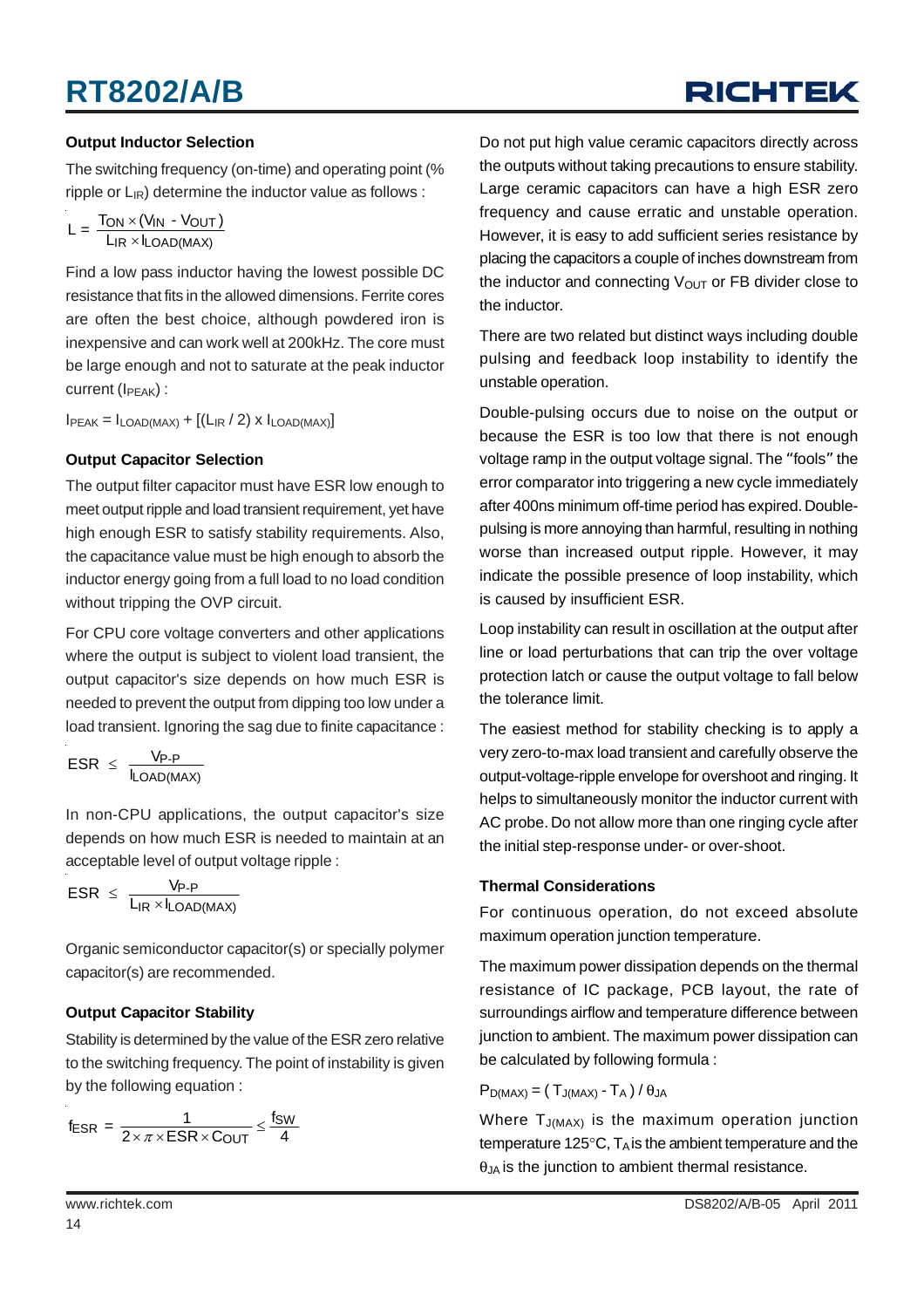For recommended operating conditions specification of RT8202/A/B, where  $T_{J(MAX)}$  is the maximum junction temperature of the die (125 $\degree$ C) and  $T_A$  is the maximum ambient temperature. The junction to ambient thermal resistance  $\theta_{JA}$  is layout dependent. For WQFN-16L 3x3 packages, the thermal resistance  $\theta_{JA}$  is 68°C/W on the standard JEDEC 51-7 four layers thermal test board. For WQFN-14L 3.5x3.5 package, the thermal resistance  $\theta_{JA}$ is 60°C/W on the standard JEDEC 51-7 four layers thermal test board. The maximum power dissipation at  $T_A = 25^{\circ}C$ can be calculated by following formula :

 $P_{D(MAX)} = (125^{\circ}C - 2^{\circ}C) / (68^{\circ}C/W) = 1.471W$  for WQFN-16L 3x3 packages

P<sub>D(MAX)</sub> = (125°C − 25°C) / (54°C/W) = 1.852W for WQFN-16L 4x4 packages

 $P_{D(MAX)} = (125\degree C - 25\degree C) / (60\degree C/W) = 1.667W$  for WQFN-14L 3.5x3.5 packages

The maximum power dissipation depends on operating ambient temperature for fixed  $T_{J(MAX)}$  and thermal resistance  $\theta_{JA}$ . For RT8202/A/B packages, the Figure 7 of derating curves allows the designer to see the effect of rising ambient temperature on the maximum power allowed.



Figure 7. Derating Curves for RT8202/A/B Packages

#### **Layout Considerations**

Layout is very important in high frequency switching converter design. If designed improperly, the PCB could radiate excessive noise and contribute to the converter instability. Certain points must be considered before starting a layout for RT8202/A/B.

- ▶ Connect RC low pass filter from VDDP to VDD, 1uF and 10Ω are recommended. Place the filter capacitor close to the IC.
- $\triangleright$  Keep current limit setting network as close as possible to the IC. Routing of the network should avoid coupling to high voltage switching node.
- $\triangleright$  Connections from the drivers to the respective gate of the high side or the low side MOSFET should be as short as possible to reduce stray inductance.
- ` All sensitive analog traces and components such as VOUT, FB, GND, EN/DEM, PGOOD, OC, VDD, and TON should be placed away from high voltage switching nodes such as PHASE, LGATE, UGATE, or BOOT nodes to avoid coupling. Use internal layer(s) as ground plane(s) and shield the feedback trace from power traces and components.
- $\triangleright$  Current sense connections must always be made using Kelvin connections to ensure an accurate signal, with the current limit resistor located at the device.
- ` Power sections should connect directly to ground plane(s) using multiple vias as required for current handling (including the chip power ground connections). Power components should be placed to minimize loops and reduce losses.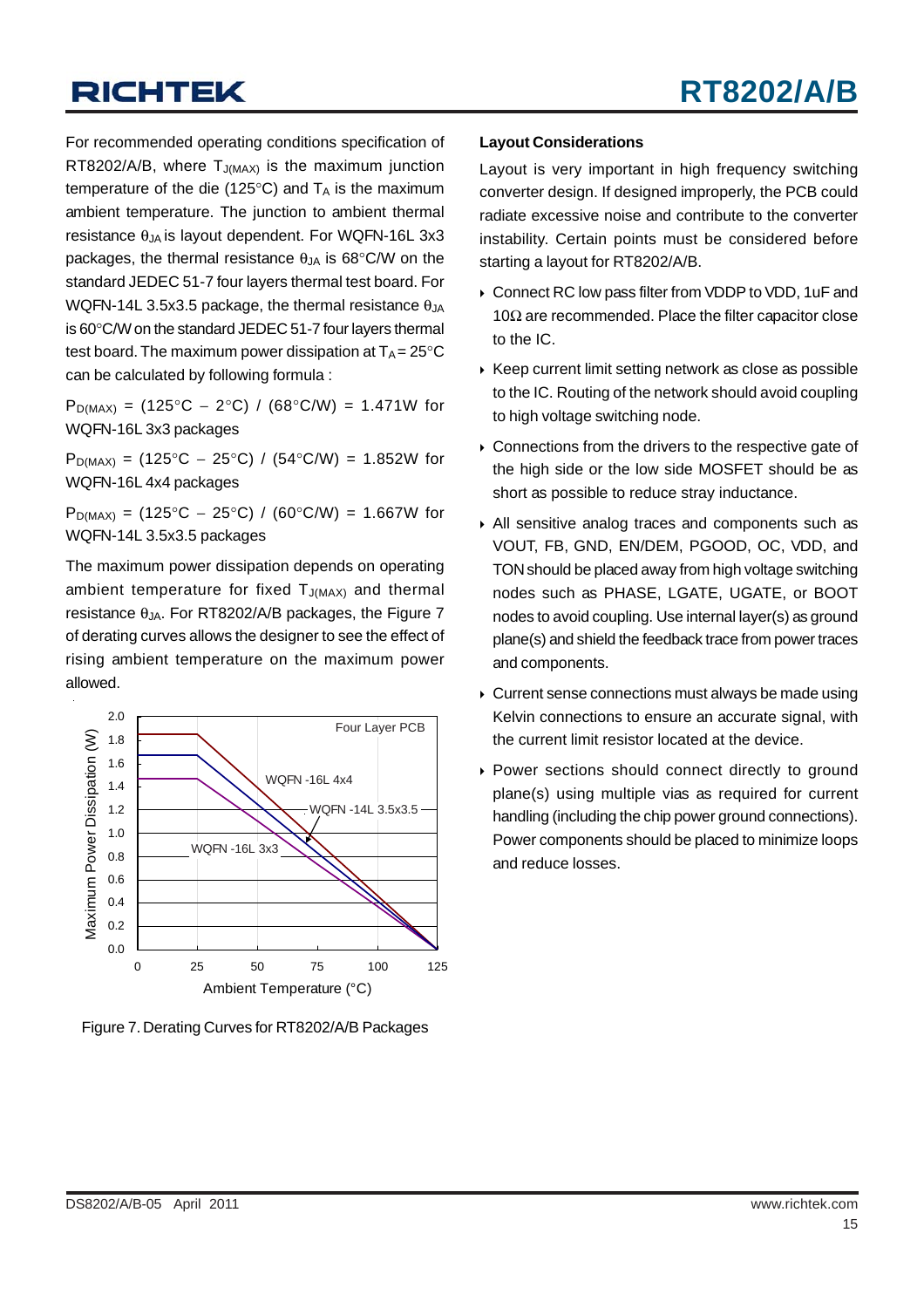

### **Outline Dimension**





**DETAILA** Pin #1 ID and Tie Bar Mark Options

Note : The configuration of the Pin #1 identifier is optional, but must be located within the zone indicated.

|                |       | <b>Dimensions In Millimeters</b> | Dimensions In Inches |       |  |
|----------------|-------|----------------------------------|----------------------|-------|--|
| Symbol         | Min   | <b>Max</b>                       | Min                  | Max   |  |
| A              | 0.700 | 0.800                            | 0.028                | 0.031 |  |
| A1             | 0.000 | 0.050                            | 0.000                | 0.002 |  |
| A3             | 0.175 | 0.250                            | 0.007                | 0.010 |  |
| b              | 0.180 | 0.300                            | 0.007                | 0.012 |  |
| D              | 2.950 | 3.050                            | 0.116                | 0.120 |  |
| D <sub>2</sub> | 1.300 | 1.750                            | 0.051                | 0.069 |  |
| Е              | 2.950 | 3.050                            | 0.116                | 0.120 |  |
| E <sub>2</sub> | 1.300 | 1.750                            | 0.051                | 0.069 |  |
| e              | 0.500 |                                  |                      | 0.020 |  |
|                | 0.350 | 0.450                            | 0.014                | 0.018 |  |

**W-Type 16L QFN 3x3 Package**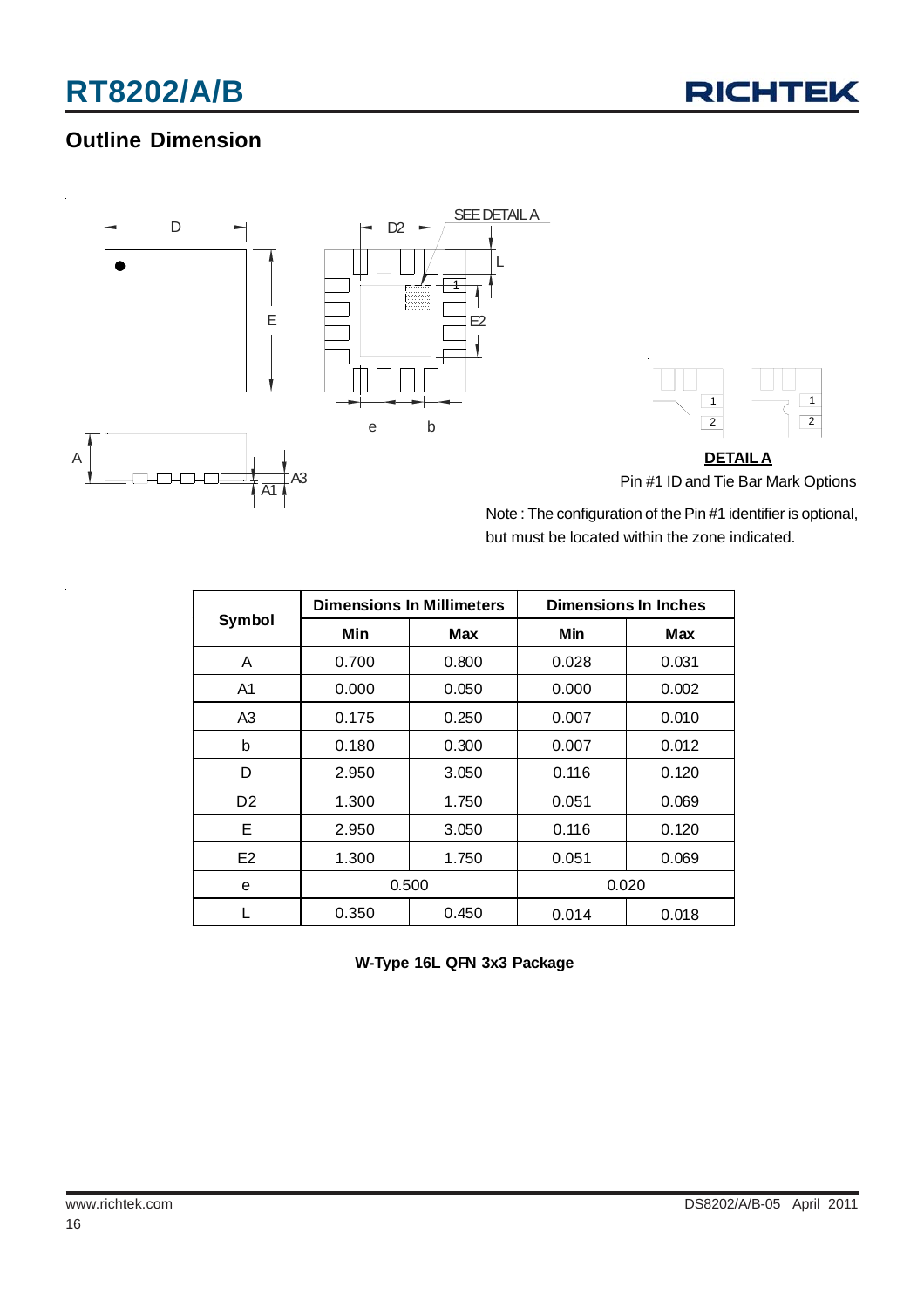



**DETAILA** Pin #1 ID and Tie Bar Mark Options

Note : The configuration of the Pin #1 identifier is optional, but must be located within the zone indicated.

|                |       | <b>Dimensions In Millimeters</b> | Dimensions In Inches |       |  |
|----------------|-------|----------------------------------|----------------------|-------|--|
| Symbol         | Min   | Max                              | Min                  | Max   |  |
| A              | 0.700 | 0.800                            | 0.028                | 0.031 |  |
| A1             | 0.000 | 0.050                            | 0.000                | 0.002 |  |
| A3             | 0.175 | 0.250                            | 0.007                | 0.010 |  |
| b              | 0.250 | 0.380                            | 0.010                | 0.015 |  |
| D              | 3.950 | 4.050                            | 0.156                | 0.159 |  |
| D <sub>2</sub> | 2.000 | 2.450                            | 0.079                | 0.096 |  |
| Е              | 3.950 | 4.050                            | 0.156                | 0.159 |  |
| E <sub>2</sub> | 2.000 | 2.450                            | 0.079                | 0.096 |  |
| е              | 0.650 |                                  |                      | 0.026 |  |
|                | 0.500 | 0.600                            | 0.020                | 0.024 |  |

**W-Type 16L QFN 4x4 Package**